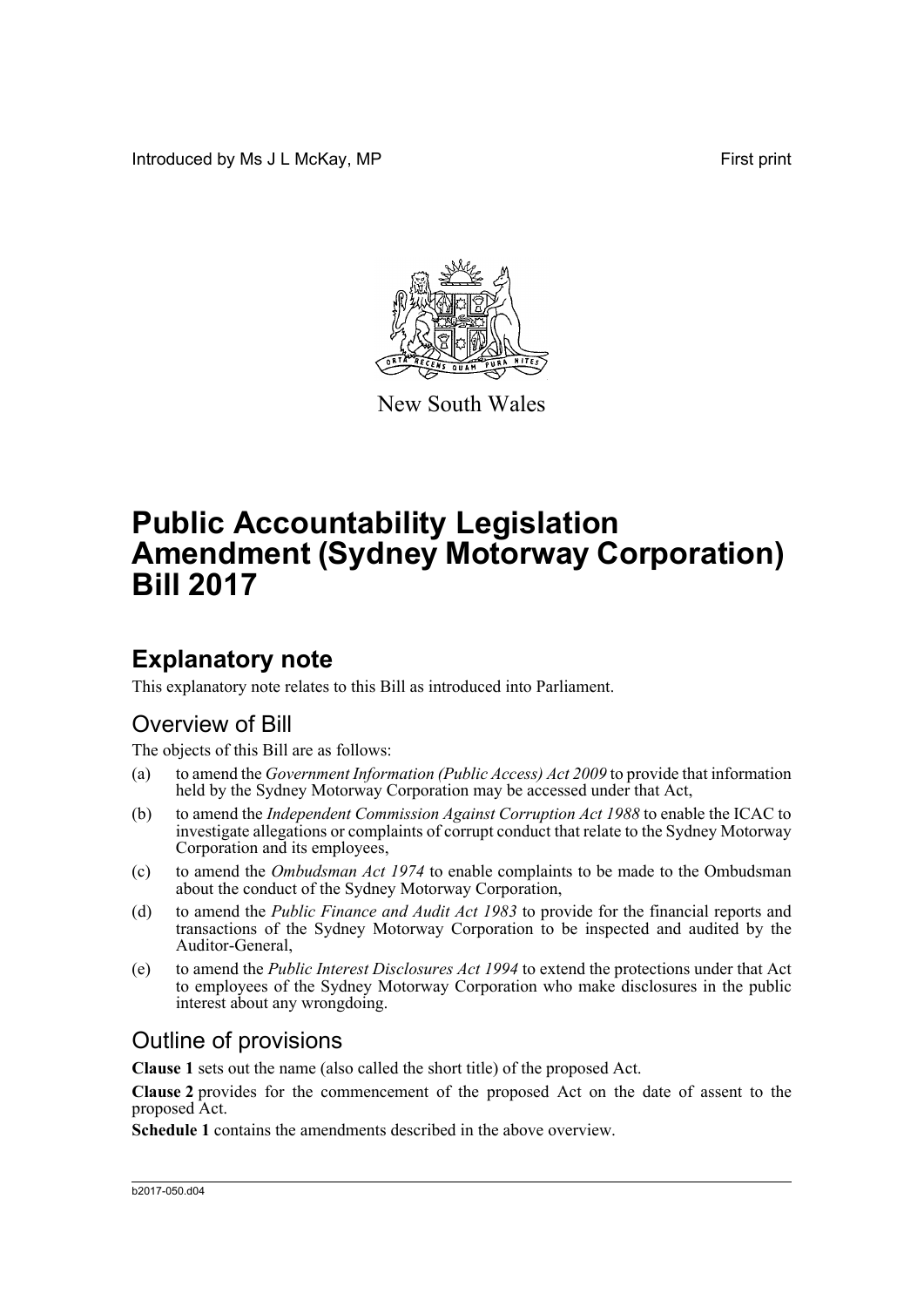Introduced by Ms J L McKay, MP First print



New South Wales

# **Public Accountability Legislation Amendment (Sydney Motorway Corporation) Bill 2017**

## **Contents**

| <b>Schedule 1</b> | <b>Amendment of Acts</b> | 3              |
|-------------------|--------------------------|----------------|
|                   | Commencement             | $\mathcal{P}$  |
|                   | Name of Act              | $\mathcal{D}$  |
|                   |                          | Page           |
|                   |                          | $1 \quad$<br>2 |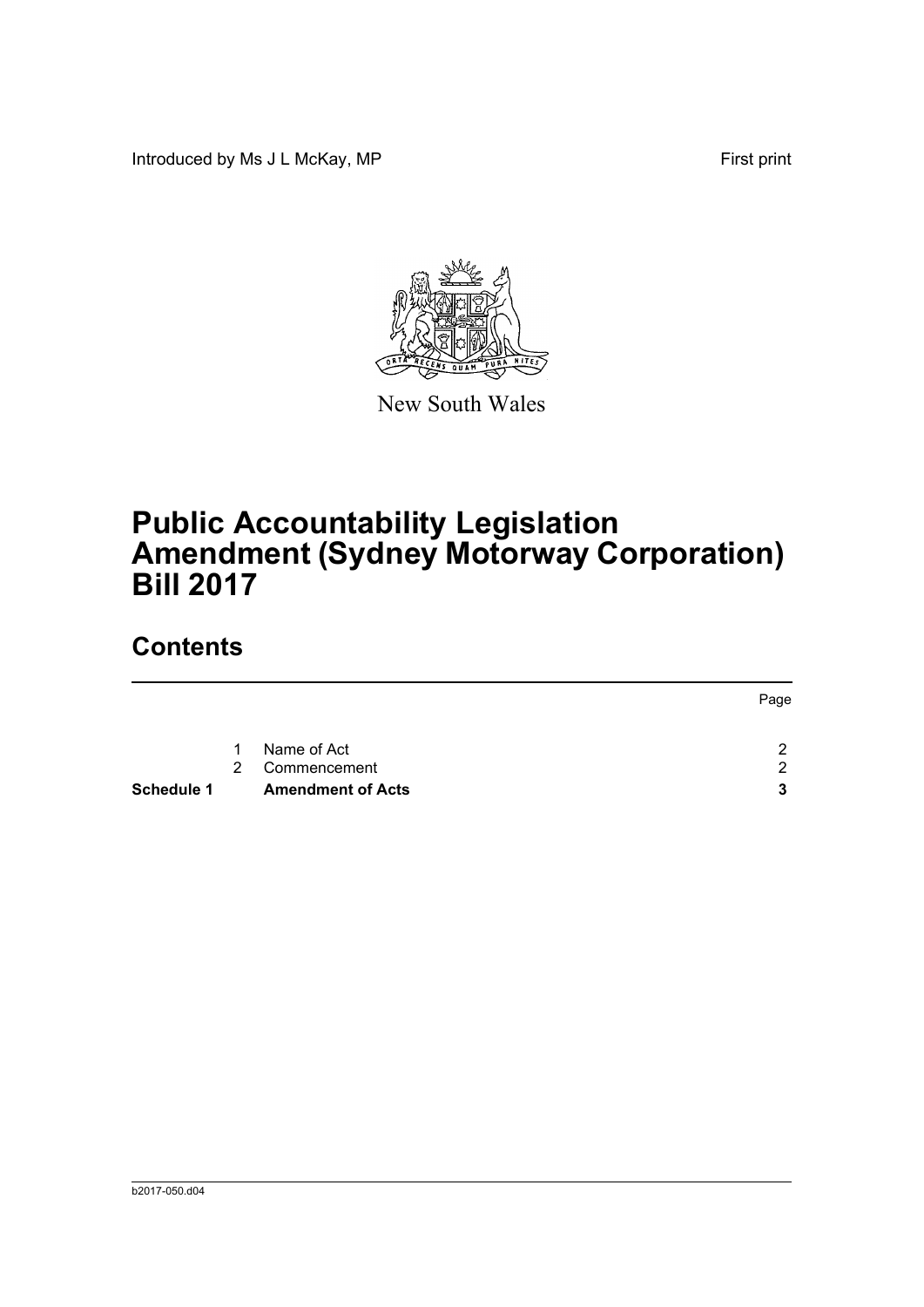

New South Wales

## **Public Accountability Legislation Amendment (Sydney Motorway Corporation) Bill 2017**

No , 2017

#### **A Bill for**

An Act to amend various legislation to ensure that the Sydney Motorway Corporation is subject to accountability requirements applying to public authorities and agencies; and for other purposes.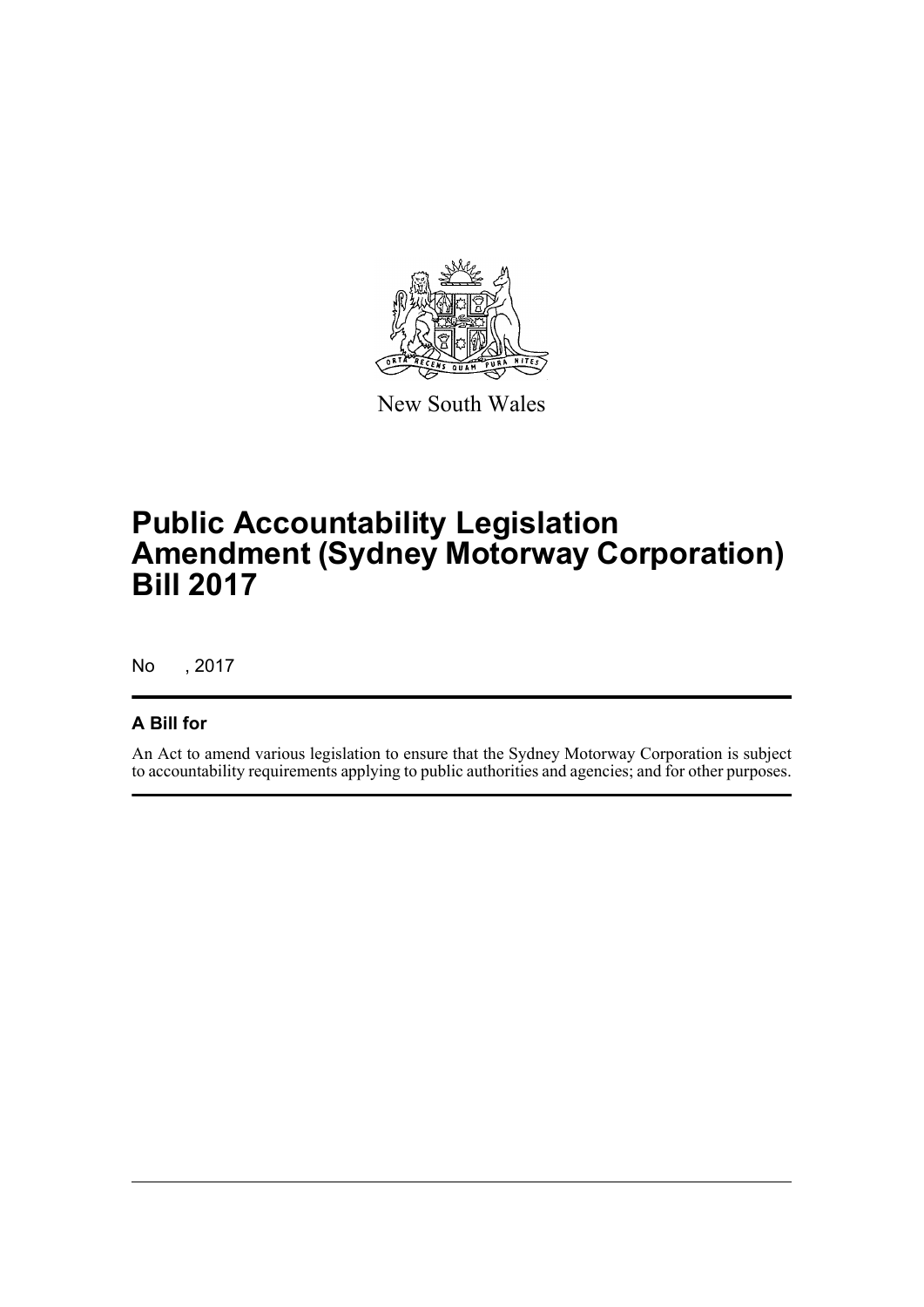Public Accountability Legislation Amendment (Sydney Motorway Corporation) Bill 2017 [NSW]

<span id="page-3-1"></span><span id="page-3-0"></span>

| The Legislature of New South Wales enacts:                                                                      |        |
|-----------------------------------------------------------------------------------------------------------------|--------|
| Name of Act                                                                                                     | 2      |
| This Act is the <i>Public Accountability Legislation Amendment (Sydney Motorway</i> )<br>Corporation) Act 2017. | 3<br>4 |
| <b>Commencement</b>                                                                                             |        |
| This Act commences on the date of assent to this Act.                                                           | 6      |
|                                                                                                                 |        |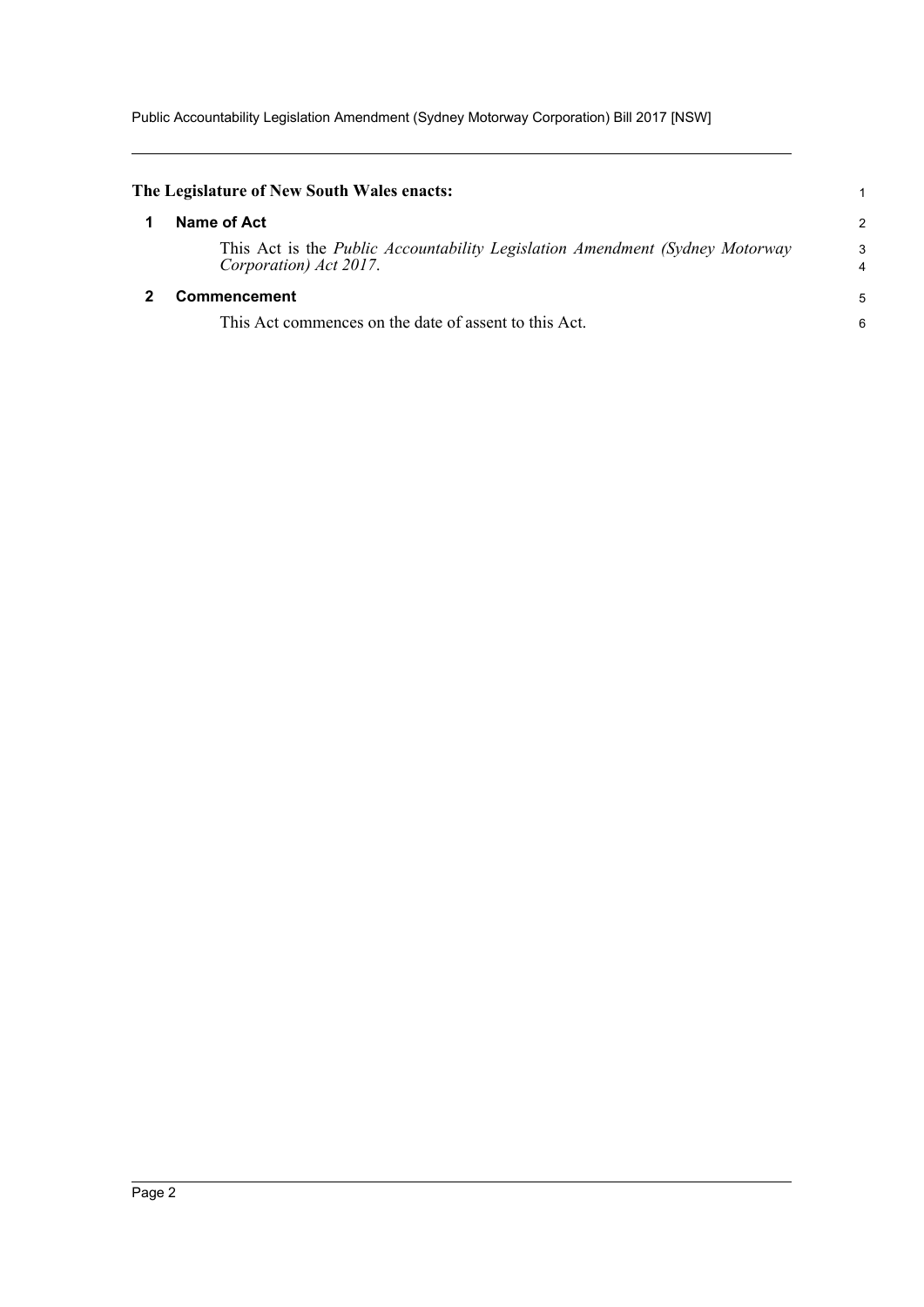<span id="page-4-0"></span>

|     | <b>Schedule 1</b> |                              |                              | <b>Amendment of Acts</b>                                                                                                                                                                                                                                                                                                                                                                         | 1                                     |  |  |  |
|-----|-------------------|------------------------------|------------------------------|--------------------------------------------------------------------------------------------------------------------------------------------------------------------------------------------------------------------------------------------------------------------------------------------------------------------------------------------------------------------------------------------------|---------------------------------------|--|--|--|
| 1.1 |                   |                              |                              | Government Information (Public Access) Act 2009 No 52                                                                                                                                                                                                                                                                                                                                            | $\overline{2}$                        |  |  |  |
|     |                   |                              |                              | <b>Schedule 4 Interpretative provisions</b>                                                                                                                                                                                                                                                                                                                                                      | 3                                     |  |  |  |
|     |                   |                              |                              | Insert after clause $2(1)(f)$ :                                                                                                                                                                                                                                                                                                                                                                  | $\overline{4}$                        |  |  |  |
|     |                   |                              | (f1)                         | Sydney Motorway Corporation Pty Limited (ACN 601 507 591) and<br>any of its subsidiaries (including those referred to in section $45J(5)$ of<br>the <i>Public Finance and Audit Act 1983</i> ), or                                                                                                                                                                                               | $\overline{5}$<br>6<br>$\overline{7}$ |  |  |  |
| 1.2 |                   |                              |                              | Independent Commission Against Corruption Act 1988 No 35                                                                                                                                                                                                                                                                                                                                         | 8                                     |  |  |  |
|     |                   | <b>Section 3 Definitions</b> |                              |                                                                                                                                                                                                                                                                                                                                                                                                  |                                       |  |  |  |
|     |                   |                              |                              | Insert after paragraph (f) of the definition of <i>public authority</i> :                                                                                                                                                                                                                                                                                                                        | 10                                    |  |  |  |
|     |                   |                              | (f1)                         | Sydney Motorway Corporation Pty Limited (ACN 601 507 591) and<br>any of its subsidiaries (including those referred to in section 45J (5) of<br>the Public Finance and Audit Act 1983),                                                                                                                                                                                                           | 11<br>12<br>13                        |  |  |  |
| 1.3 |                   |                              |                              | Ombudsman Act 1974 No 68                                                                                                                                                                                                                                                                                                                                                                         | 14                                    |  |  |  |
|     |                   |                              | <b>Section 5 Definitions</b> |                                                                                                                                                                                                                                                                                                                                                                                                  | 15                                    |  |  |  |
|     |                   |                              |                              | Insert after paragraph (f1) of the definition of <i>public authority</i> :                                                                                                                                                                                                                                                                                                                       | 16                                    |  |  |  |
|     |                   |                              | (f2)                         | Sydney Motorway Corporation Pty Limited (ACN 601 507 591) and<br>any of its subsidiaries (including those referred to in section $45J(5)$ of<br>the Public Finance and Audit Act 1983),                                                                                                                                                                                                          | 17<br>18<br>19                        |  |  |  |
| 1.4 |                   |                              |                              | <b>Public Finance and Audit Act 1983 No 152</b>                                                                                                                                                                                                                                                                                                                                                  | 20                                    |  |  |  |
|     |                   |                              | Part 3, Division 4B          |                                                                                                                                                                                                                                                                                                                                                                                                  | 21                                    |  |  |  |
|     |                   |                              | Insert after Division 4A:    |                                                                                                                                                                                                                                                                                                                                                                                                  | 22                                    |  |  |  |
|     |                   | <b>Division 4B</b>           |                              | <b>Special audit of Sydney Motorway Corporation</b>                                                                                                                                                                                                                                                                                                                                              | 23                                    |  |  |  |
|     | 45J               |                              | <b>Special audit</b>         |                                                                                                                                                                                                                                                                                                                                                                                                  | 24                                    |  |  |  |
|     |                   | (1)                          |                              | The Auditor-General is, as soon as practicable after the end of each financial<br>year of Sydney Motorway Corporation Pty Limited (ACN 601 507 591) (the<br><b>SMC</b> ), to inspect and audit:                                                                                                                                                                                                  | 25<br>26<br>27                        |  |  |  |
|     |                   |                              | (a)                          | the financial report of the SMC and any of its subsidiaries, and                                                                                                                                                                                                                                                                                                                                 | 28                                    |  |  |  |
|     |                   |                              | (b)                          | the books and records of financial transactions of or relating to:                                                                                                                                                                                                                                                                                                                               | 29                                    |  |  |  |
|     |                   |                              |                              | the SMC and any of its subsidiaries, and<br>(i)                                                                                                                                                                                                                                                                                                                                                  | 30                                    |  |  |  |
|     |                   |                              |                              | assets of or in the custody of the SMC and any of its subsidiaries.<br>(ii)                                                                                                                                                                                                                                                                                                                      | 31                                    |  |  |  |
|     |                   | (2)                          |                              | The Auditor-General, or a person (being the Deputy Auditor-General or an<br>auditor) authorised by the Auditor-General, is to report to the SMC, the<br>Minister for WestConnex and the Treasurer as to the result of any such<br>inspection and audit and as to such irregularities or other matters as in the<br>judgment of the Auditor-General or authorised person call for special notice. | 32<br>33<br>34<br>35<br>36            |  |  |  |
|     |                   | (3)                          |                              | The Auditor-General is to include a reference to any audit conducted under<br>this section in the report referred to in section 52 $(1)$ .                                                                                                                                                                                                                                                       | 37<br>38                              |  |  |  |